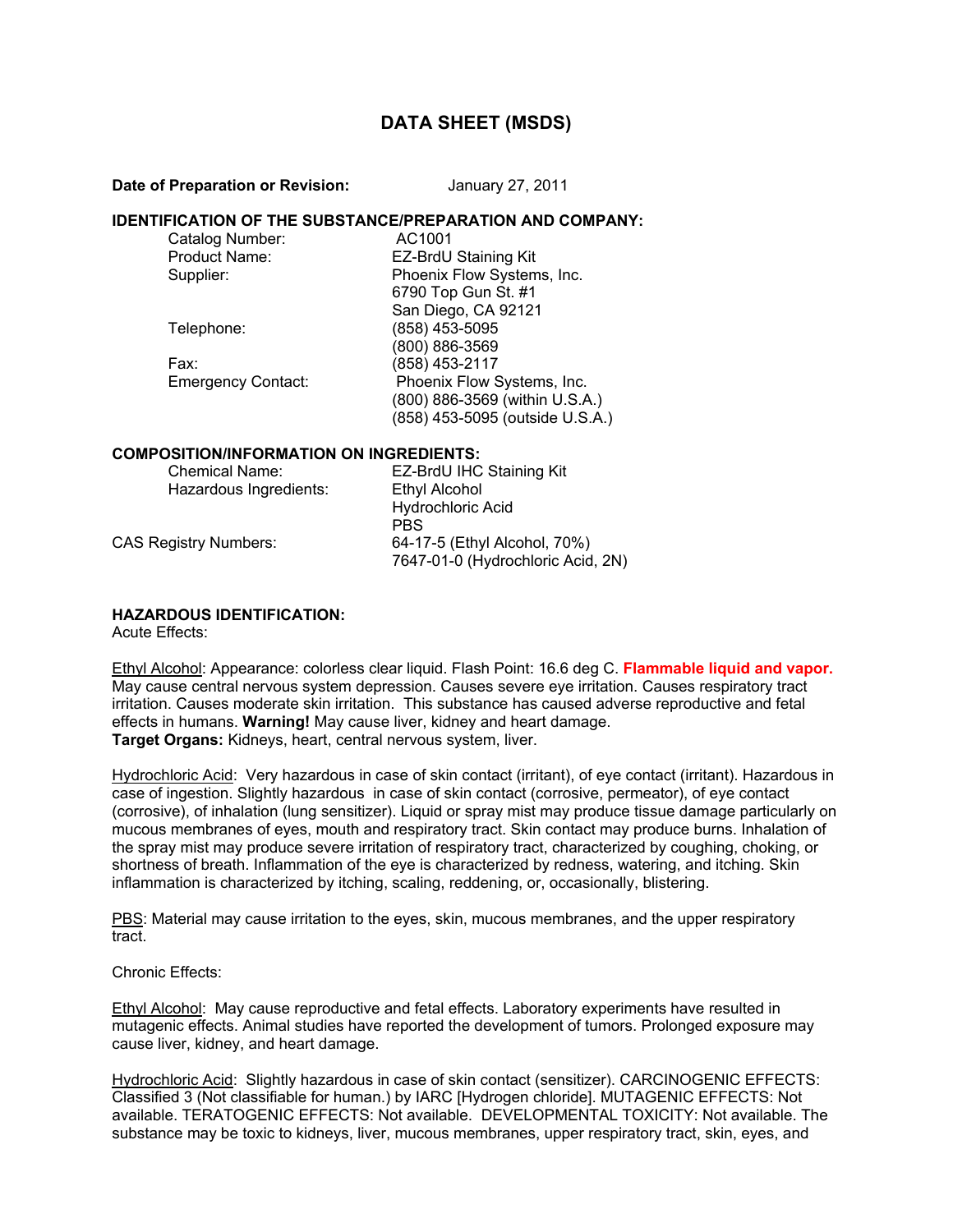teeth. Repeated or prolonged exposure to the substance can produce target organs damage. Repeated or prolonged contact with spray mist may produce chronic eye irritation and severe skin irritation. Repeated or prolonged exposure to spray mist may produce respiratory tract irritation leading to frequent attacks of bronchial infection.

# **FIRST AID MEASURES**:

In cases of skin contact, wash immediately with soap and copious amounts of water for at least 15 minutes. Remove contaminated clothing and shoes and wash before wearing. Consult a physician. In cases of eye contact, flush immediately with copious amounts of water for at least 15 minutes. Assure adequate flushing by separating the eyelids with fingers. Consult a physician.

In cases of inhalation, remove to fresh air and monitor breathing. If breathing becomes difficult, give oxygen and consult a physician. If breathing stops, give artificial respiration and consult a physician. In cases of ingestion, wash mouth out with water and consult the local poison center and a physician

#### **FIRE FIGHTING MEASURES**:

Extinguishing Media: Dry chemical powder, carbon dioxide, water spray, alcohol or polymer foam. Special Fire Fighting Procedures: Wear self-contained breathing apparatus and full protective clothing to prevent contact with skin and eyes.

# **ACCIDIENTAL RELEASE MEASURES**:

Steps to be Taken if Material is Released or Spilled: Absorb material with suitable absorbent material. Place in a suitable container. Avoid raising dust. Hold for appropriate disposal. Wash spill site and ventilate area after material pickup is complete.

#### **HANDLING AND STORAGE**:

Store individual kit components according to label requirements. Hydrochloric acid is harmful and an irritant. May cause sensitization. Avoid direct skin contact with material. Avoid prolonged or repeated exposure. Lab should be equipped with a safety shower and an eye wash station. Wash thoroughly after handling material.

# **EXPOSURE CONTROLS/PERSONAL PROTECTION**:

Protective Equipment: Wear suitable protective clothing, such as laboratory coat, gloves and chemical safety goggles.

# **PHYSICAL AND CHEMICAL PROPERTIES:**

| Kit Components: | ACN <sub>12</sub><br>ACB <sub>13</sub><br>ACWB <sub>15</sub><br>ACRB <sub>17</sub><br>ACDB <sub>16</sub><br>ACNB <sub>14</sub><br>ACFM20<br>ACPR <sub>18</sub> | 5m<br>2 <sub>ml</sub><br>175ml<br>130ml<br>65ml<br>65ml<br>325ul | Positive Control Cells in 70% EtOH<br><b>BrdU</b><br>Wash Buffer, PBS.<br>Rinse Buffer, PBS containing gelatin<br>Denaturation Buffer, containing 2N HCI<br><b>Neutralization Buffer</b><br>Anti-BrdU (20X)<br>32.5ml Propidium Iodide/RNaseA Solution |
|-----------------|----------------------------------------------------------------------------------------------------------------------------------------------------------------|------------------------------------------------------------------|--------------------------------------------------------------------------------------------------------------------------------------------------------------------------------------------------------------------------------------------------------|
|-----------------|----------------------------------------------------------------------------------------------------------------------------------------------------------------|------------------------------------------------------------------|--------------------------------------------------------------------------------------------------------------------------------------------------------------------------------------------------------------------------------------------------------|

### **STABILITY AND REACTIVITY:**

Stability: Stable under normal handling procedures

#### **TOXICOLOGICAL INFORMATION: Ethyl Alcohol:**

RTECS#: CAS# 64-17-5: KQ6300000 CAS# 7732-18-5: ZC0110000 LD50/LC50: CAS# 64-17-5: Draize test, rabbit, eye: 500 mg Severe;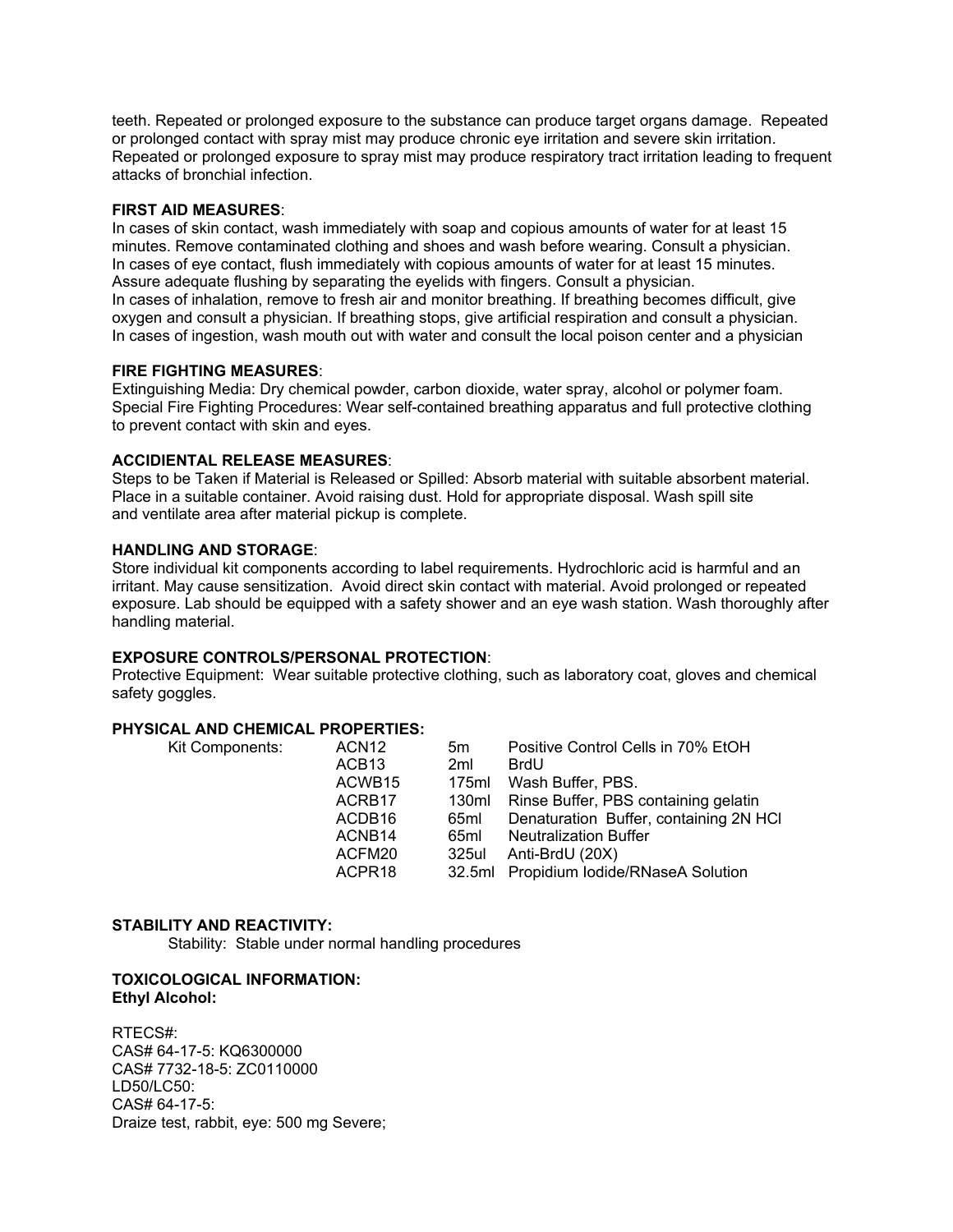Draize test, rabbit, eye: 500 mg/24H Mild;

Draize test, rabbit, skin: 20 mg/24H Moderate;

Inhalation, mouse:  $LC50 = 39$  gm/m $3/4H$ :

Inhalation, rat: LC50 = 20000 ppm/10H;

Oral, mouse: LD50 = 3450 mg/kg;

Oral, rabbit: LD50 = 6300 mg/kg;

Oral, rat: LD50 = 9000 mg/kg;

Oral, rat: LD50 = 7060 mg/kg;

CAS# 7732-18-5:

Oral, rat: LD50 = >90 mL/kg;

Carcinogenicity: CAS# 64-17-5:

ACGIH: A4 - Not Classifiable as a Human Carcinogen CAS# 7732-18-5: Not listed by ACGIH, IARC, NIOSH, NTP, or

OSHA.

Epidemiology: Ethanol has been shown to produce fetotoxicity in the embry o or fetus of laboratory animals. Prenatal exposure to ethanol is associated with a distinct pattern of co ngenital malformations that have collecetively been termed the "fetal alcohol syndrome".

Teratogenicity: Oral, Human - woman: TDLo = 41 gm/kg (female 41 week(s) after conception) Effects on Newborn - Apgar score (human only) and Effects on Newborn - other neonatal measures or effects and Effects on Newborn – drug dependence.

Reproductive Effects: Intrauterine, Human - woman: TDLo = 200 mg/kg (female 5 day(s) pre-mating) Fertility – female fertility index (e.g. # females pregnant per # sperm positive females; # females pregnant per # females mated).

Neurotoxicity: No information available.

Mutagenicity: DNA Inhibition: Human, Lymphocyte = 220 mmol/L.; Cytogenetic Analysis: Human, Lymphocyte = 1160 gm/L.; Cytogenetic Analysis: Human, Fibroblast = 12000 ppm.; Cytogenetic Analysis: Human, Leukocyte = 1 pph/72H gm/L.; Cytogenetic Analysis: Human, Fibroblast = 12000 ppm.; Cytogenetic Analysis: Human, Leukocyte = 1 pph/72H (Continuous).; Sister Chromatid Exchange: Human, Lymphocyte = 500 ppm/72H (Continuous).

Other Studies: Standard Draize Test(Skin, rabbit) = 20 mg/24H (Moderate) S tandard Draize Test: Administration into the eye (rabbit) = 500 mg (Severe).

Section 12 - Ecological Information

Ecotoxicity: Fish: Rainbow trout: LC50 = 12900-15300 mg/L; 96 Hr; Flow-through @ 24-24.3°C Rainbow trout: LC50 = 11200 mg/L; 24 Hr; Fingerling (Unspecified) ria: Phytobacterium phosphoreum: EC50 = 34900 mg/L; 5-30 min; Microtox test When spilled on land it is apt to volatilize, biodegrade, and leach into the ground water, but no data on the rates of these processes could be found. Its fate in ground water is unknown. When released into water it will volatilize and probably biodegrade. It would not be expected to adsorb to sediment or bioconcentrate in fish.

Environmental: When released to the atmosphere it will photodegrade in hours (polluted urban atmosphere) to an estimated range of 4 to 6 days in less polluted areas. Rainout should be significant. Physical: No information available.

Other: No information available.

Hazard Symbols:

F

Risk Phrases:

. Exposure Limits

CAS# 64-17-5: OEL-AUSTRALIA:TWA 1000 ppm (1900 mg/m3) OEL-BELGIUM:T WA 1000 ppm (1880 mg/m3) OEL-CZECHOSLOVAKIA:TWA 1000 mg/m3;STEL 5000 mg/m3 OEL-DENMARK:TWA 1000 ppm (1900 mg/m3) OEL-FINLAND:TWA 1000 ppm (1900 mg/m3);STEL 1250 ppm (2400 mg/m3) OEL-FRANCE:TWA 1000 ppm (190 0 mg/m3);STEL 5000 pp OEL-GERMANY:TWA 1000 ppm (1900 mg/m3) OEL-HUNG ARY:TWA 1000 mg/m3;STEL 3000 mg/m3 OEL-THE NETHERLANDS:TWA 1000 ppm (1900 mg/m3) OEL-THE PHILIPPINES:TWA 1000 ppm (1900 mg/m3) OEL-POLAND :TWA 1000 mg/m3 OEL-RUSSIA:STEL 1000 mg/m3 OEL-SWEDEN:TWA 1000 ppm (1900 mg/m3) OEL-

SWITZERLAND:TWA 1000 ppm (1900 mg/m3) OEL-THAILAND:T WA 1000 ppm (1900 mg/m3) OEL-TURKEY:TWA 1000 ppm (1900 mg/m3) OEL-UN ITED KINGDOM:TWA 1000 ppm (1900 mg/m3) JAN9